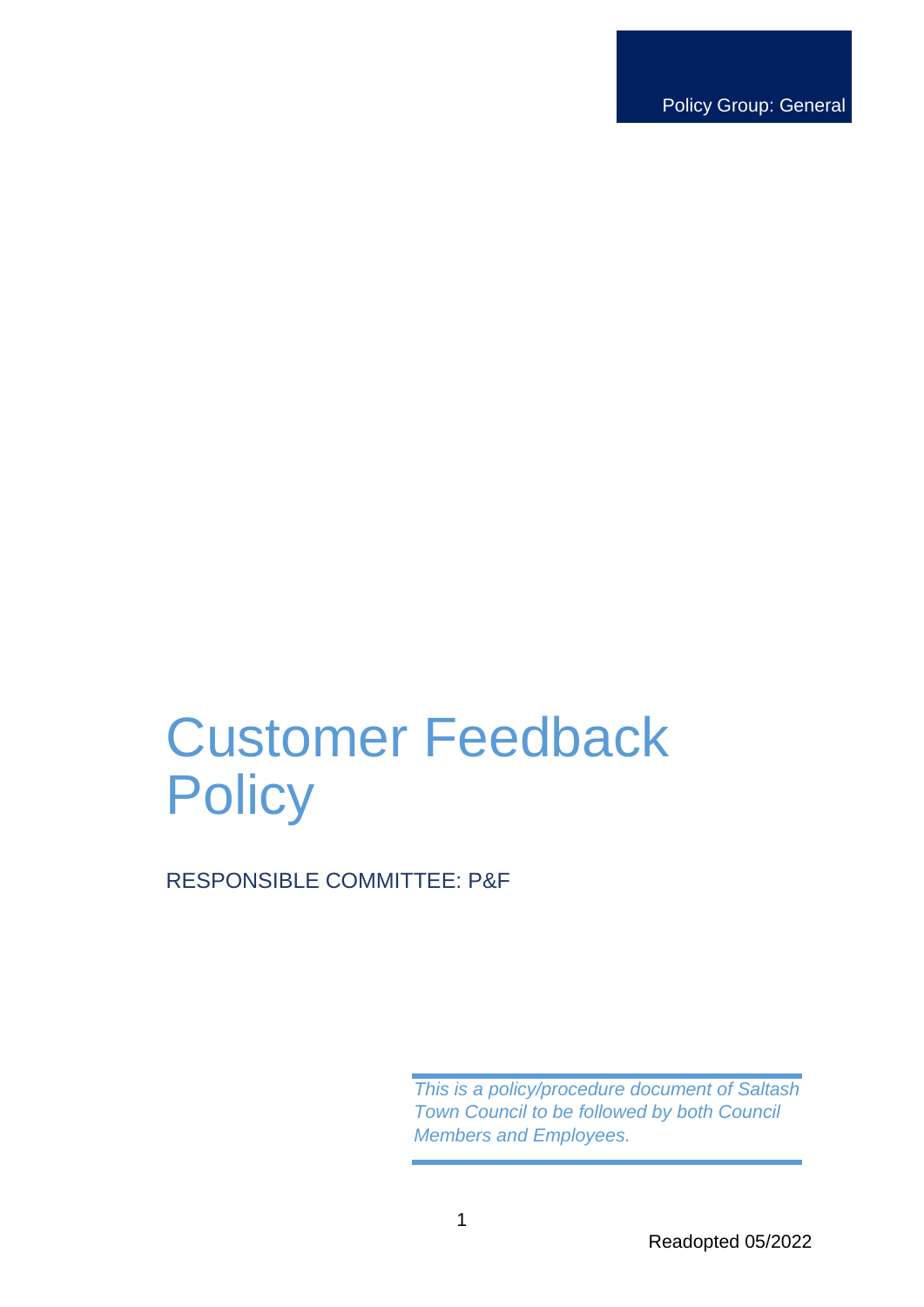| <b>Current Document Status</b>       |                       |                    |               |  |
|--------------------------------------|-----------------------|--------------------|---------------|--|
| <b>Version</b>                       | 3/2022                | <b>Approved by</b> | <b>ATM</b>    |  |
| <b>Date</b>                          | 06/2019               | <b>Date</b>        | 05.05.2022    |  |
| <b>Responsible</b><br><b>Officer</b> | <b>AJT</b>            | Minute no.         | 54/22/23b(ii) |  |
| <b>Next review date</b>              | Annual or as required |                    |               |  |

| <b>Version History</b> |                |                      |                       |  |
|------------------------|----------------|----------------------|-----------------------|--|
| <b>Date</b>            | <b>Version</b> | <b>Author/Editor</b> | <b>Notes</b>          |  |
| 28.08.2018             | 1              | <b>AJT</b>           | New policy            |  |
| March<br>2019          | $\overline{2}$ | <b>AJT</b>           | Update from CC policy |  |
| 30.06.2019             | 3              | <b>SB</b>            | Amendment to Policy   |  |
| May 2022               | 3/2022         | <b>AJT</b>           | Readopted             |  |

# **Document Retention Period** Until superseded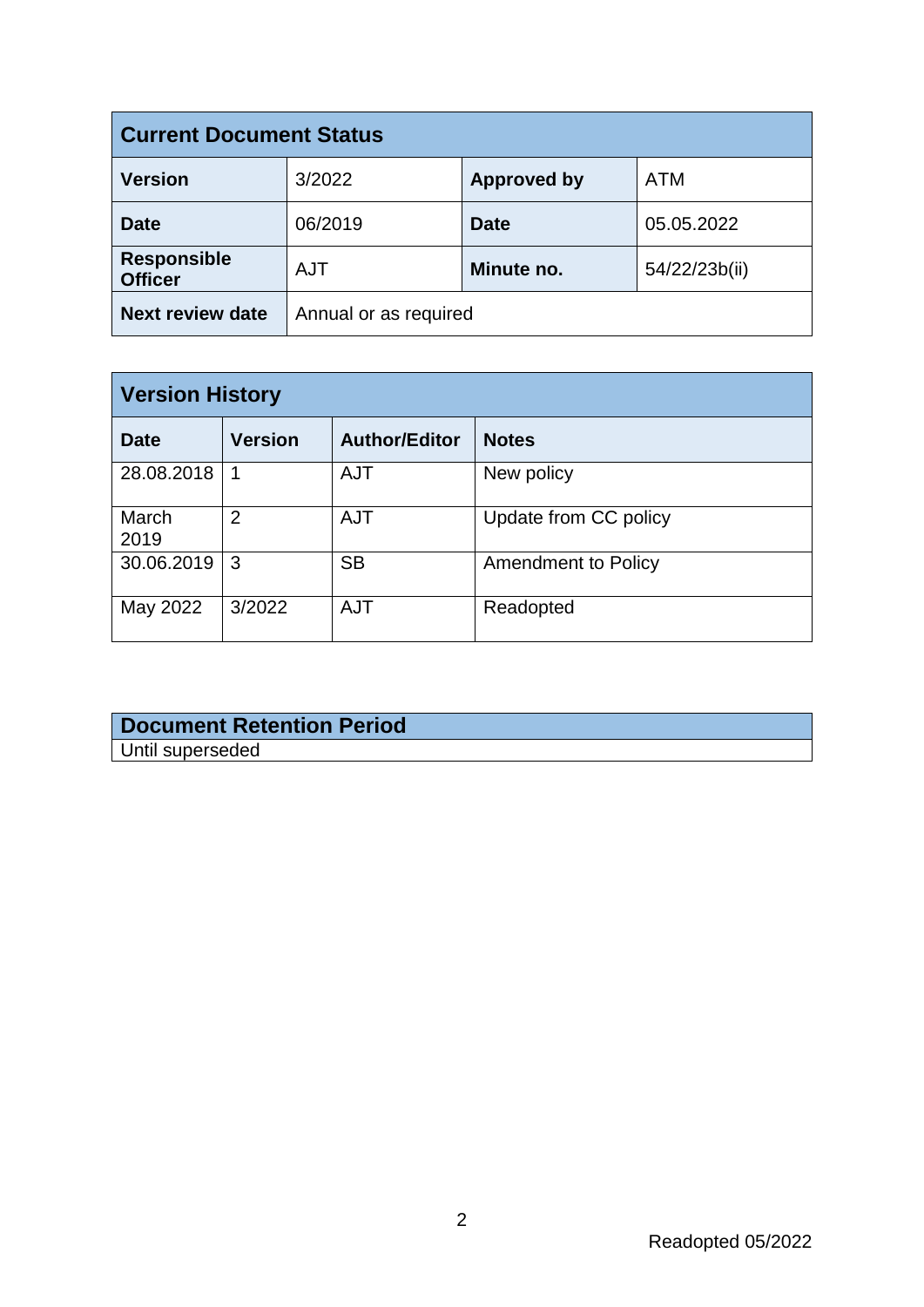# **Saltash Town Council**

# **Customer Feedback Policy**

This policy is for complaints and general feedback. It sets out how to give Saltash Town Council feedback or make a complaint, and what happens next.

# **Introduction**

We provide services to everyone in Saltash and we want to make it as easy as possible for you to let us know what you think. This document explains how you can tell us your views or make a complaint, and what we will do with the information you provide.

Our Customer Service Promise is that we will be trustworthy in how we deal with your feedback, say sorry if we get it wrong and aim to put things right.

## **Our Policy:**

#### **Your opinion counts**

We are committed to putting you, our customer, first. This means that we are always pleased to hear what you have to say, whether you are a resident, business, organisation or visitor to Saltash. By letting us know what you think – when we are doing a good job and when you think we could do better – you will be helping to improve the Council for everybody.

This policy is for complaints and general feedback (suggestions, comments or compliments). We want to hear from you If:

- You have a suggestion or comment about our services;
- You would like to compliment us on a job well done;
- You want to complain because have fallen short of your expectations or the standards we set ourselves.

We aim to deal with your feedback or complaint as promptly as we can and will offer you support when required.

#### **How to give us feedback or make a complaint**

The quickest and easiest way is through our online form at <http://www.saltash.gov.uk/enquiries.php> .

Suggestions and comments may also be left on the Town Council social media sites, emailed or sent to the Town Council in writing at The Guildhall, 12 Lower Fore Street, Saltash, PL12 6JX.

If you wish to remain anonymous, we will still use the feedback you give us to help improve services. However, we will not be able to reply to you unless you give us your contact details, and we may need to use them to get in touch if we need to check anything.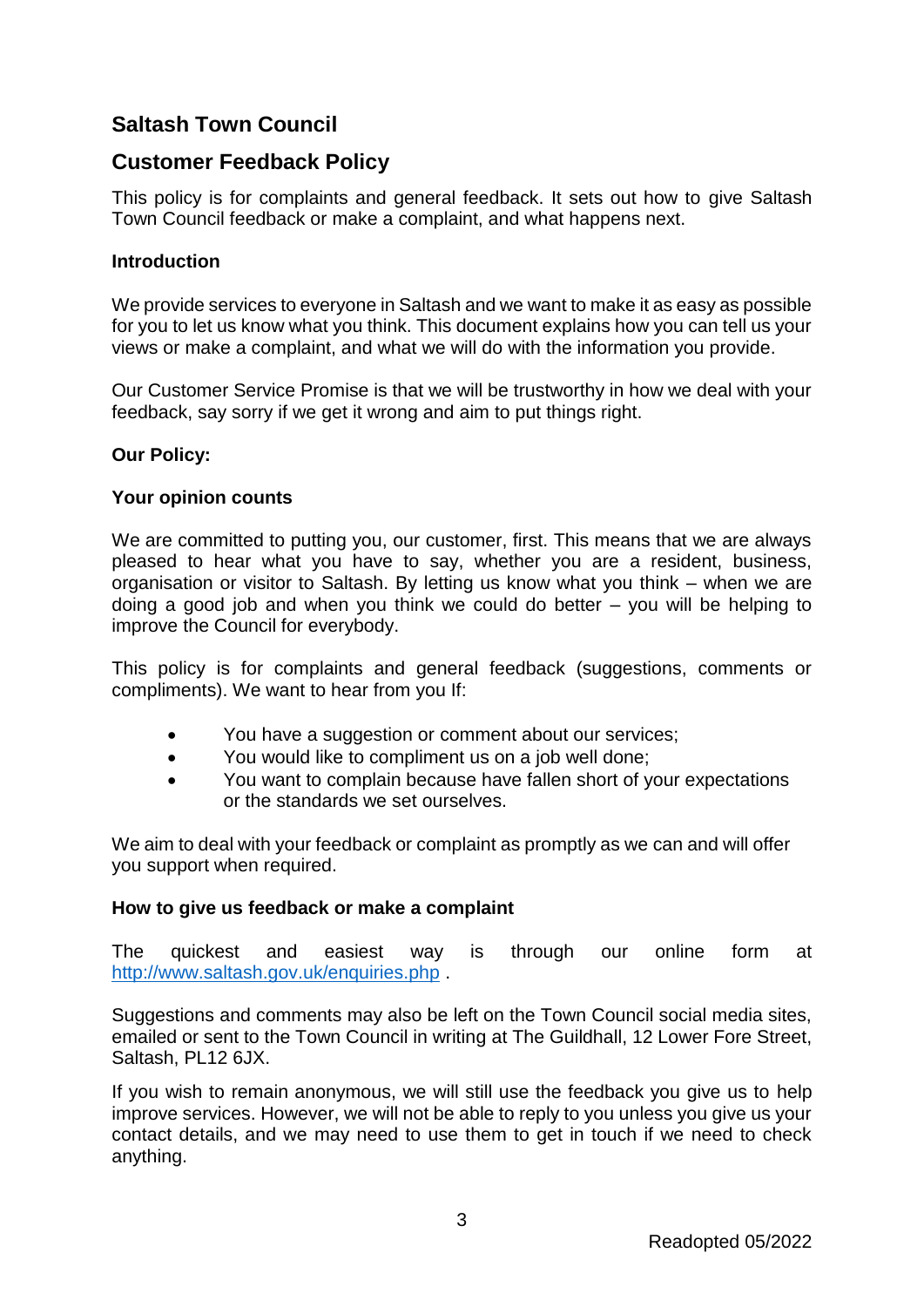## **How we use your feedback and complaints**

We always take notice of your feedback – whether good or bad – and aim to learn from it.

We promise you will not receive any unfavourable treatment as a result of making a complaint or giving feedback.

#### **How we handle complaints**

We have a complaints procedure to follow to make sure that every complaint is dealt with fairly and sorted out as quickly as possible. For most complaints, there are different steps we follow:

#### **Informal Stage (service resolution)**

Where possible a member of our team will do their best to resolve the issue for you. How to get in touch should be on any letters or emails we have sent you. You can also use our website [www.saltash.gov.uk](http://www.saltash.gov.uk/) or call 01752 844846. If you remain unhappy, you can go through to the complaint's procedure:

#### **Step One**

All complaints should be addressed to the Town Clerk in writing and will be acknowledged if an email address has been provided. Complaints will be investigated by the Town Clerk or his nominated officer with an aim to resolve the complaint within 10 working days. Where this is not possible a timescale will be agreed with the complainant.

If you are not happy with the response a request can be made for a further review. This must be sent in writing within one calendar month of receiving the response detailing any reference number, any additional information, the reason for not being satisfied with the response and what you think can be done to put matters right.

#### **Step Two**

The complaint will be reviewed by the Town Clerk or his nominated officer who will not have been involved in the response to the original complaint. The review will ensure that the complaint has been comprehensively and accurately addressed and that the response was appropriate.

A final detailed response will be provided within 20 working days. If this is not possible a timescale will be agreed with the complainant.

#### **Outcome**

Where your complaint is upheld and justified, we will acknowledge this, apologise and explain how we intend to resolve your complaint. We will also tell you what we have done or will do to prevent a similar occurrence in future.

Where we consider your complaint cannot be upheld or is not justified, we will explain why and outline what further options are available to you.